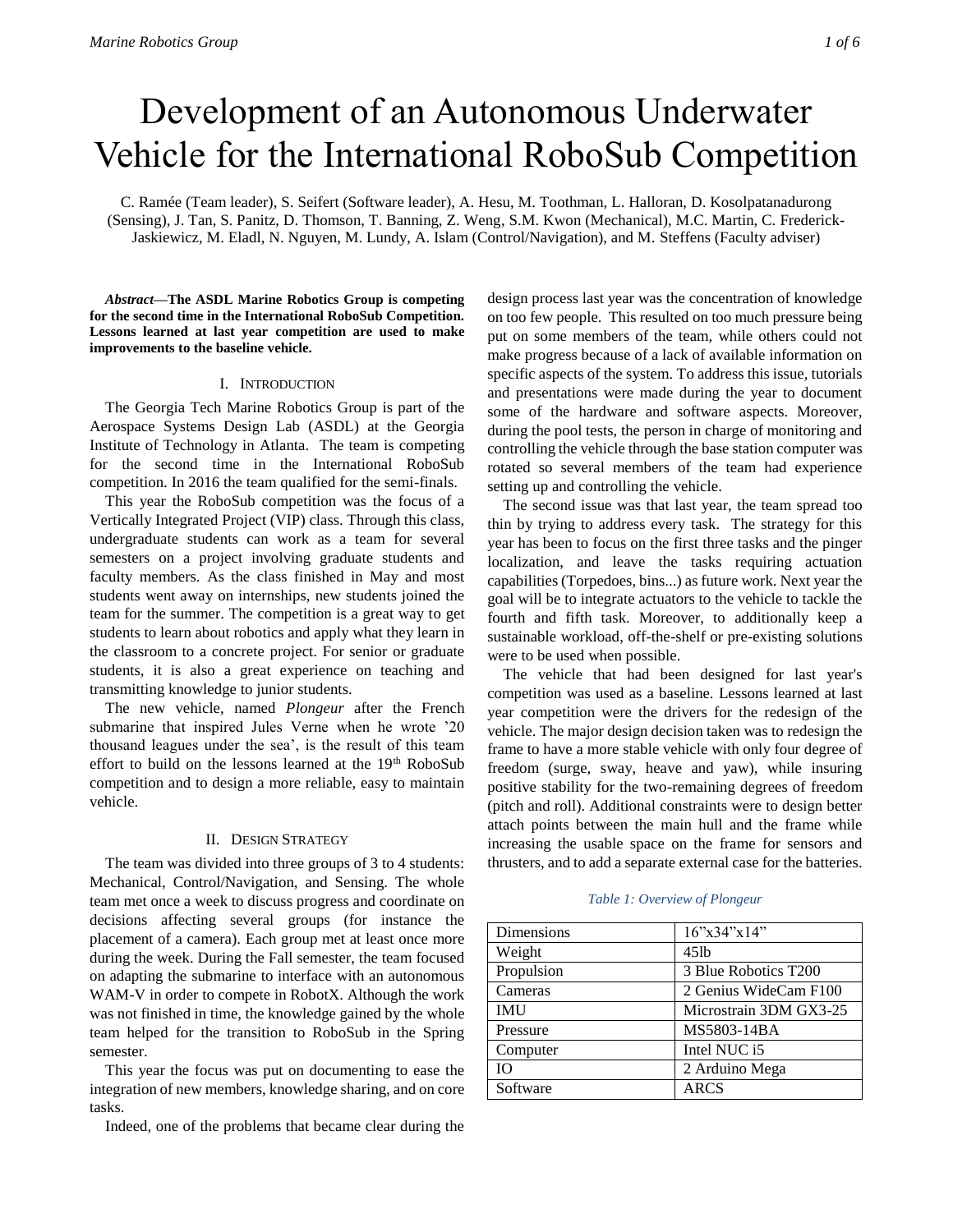#### III. VEHICLE DESIGN

# *A. Mechanical*

#### *1) Main Hull*

The main hull of last year AUV is reused. It consists of a foot-long transparent PVC tube of 8 inches in diameter. A transparent front plate is glued on one end of the tube, while on the other end a custom PVC flange with an O-ring groove is attached. The design of the O-ring system was done following the guidelines of the Parker O-ring handbook [3]. A back plate that let connectors through can be mounted onto the flange. It performed well last year, as not a single leak occurred. It is convenient to work on the electronics inside thanks to a drawer system that allows easy access to all the electronics. Opening and closing the hull takes a significant amount of time as all the connectors must be unplugged first, and caution must be applied when tightening and untightening the front plate. Last year the hull had to be opened after each run to replace and recharge batteries, which took twenty to thirty minutes and caused risk for the waterproofness of the main hull. Hence, this year it was decided to reduce the need to open the main enclosure by using an external battery case to store the computer and thruster batteries. The team used parts of the 4" watertight enclosure system by Blue Robotics to design the case. The Blue Robotics flange is used with a customized laser cut end cap compatible with the team's waterproof connectors.



*Figure 1: CAD rendering of the main hull*

#### *2) Frame*

PVC collars were designed to hold the main hull and provide attach points for the frame and external components. The first iteration of the collar design was a full circular collar with a single clamping bolt. The collar is cut out of a thick PVC sheet using a waterjet, and with this form factor a lot of material is lost during the manufacturing. For the second iteration, a half circle shape with two clamping bolts was selected instead, allowing for less waste of the expensive raw material.

Last year's frame was made of extruded aluminum, making it easy to manufacture, modify and to attach external components to it. The same material was used this year. The requirements for the frame design were that the vehicle must be able to sit flat to allow easy handling, the frame had to allow for adjustable thrusters and weight placement as the final design was not fixed when the design of the frame started, and allow enough room for future addition such as a pneumatic system for actuators.



*Figure 2: CAD rendering of Plongeur*

Although unusual, a tall frame allows for an easy placement of components with very few interactions between them and allows for a reduced number of thrusters. The vehicle is extremely stable around the neutral roll and pitch position. A single thruster can be used to control depth. Two remaining thrusters control the motion forward and the heading of the vehicle. Analysis of the rules showed that there is no significant advantage in having a more hydrodynamic shape in the competition. A fourth thruster might be added to control sway before the competition starts, if time allows it.

#### *3) Propulsion system*

Last year the team built custom thrusters. Although they performed well for the length of the competition, some of them corroded. The team decided to buy off-the-shelf thrusters. Blue Robotics T200 thrusters are controlled in the same manner as our previous thrusters, and offer a large amount of power at a relatively low cost. Indeed, designing custom thrusters would only have yield uncertain performance for a marginal cost reduction and many additional hours of work. The process of deciding whether to manufacture the thrusters in the lab or purchase them from an external source was a good opportunity for the team to experience the "make or buy" decision that is prevalent in vehicle development. Brushless motors, such as the one found in the T200 thruster, are controlled by Electronic Speed Controllers (ESC). The vehicle is equipped with 30A AfroESC reprogrammed to allow rotation in both directions.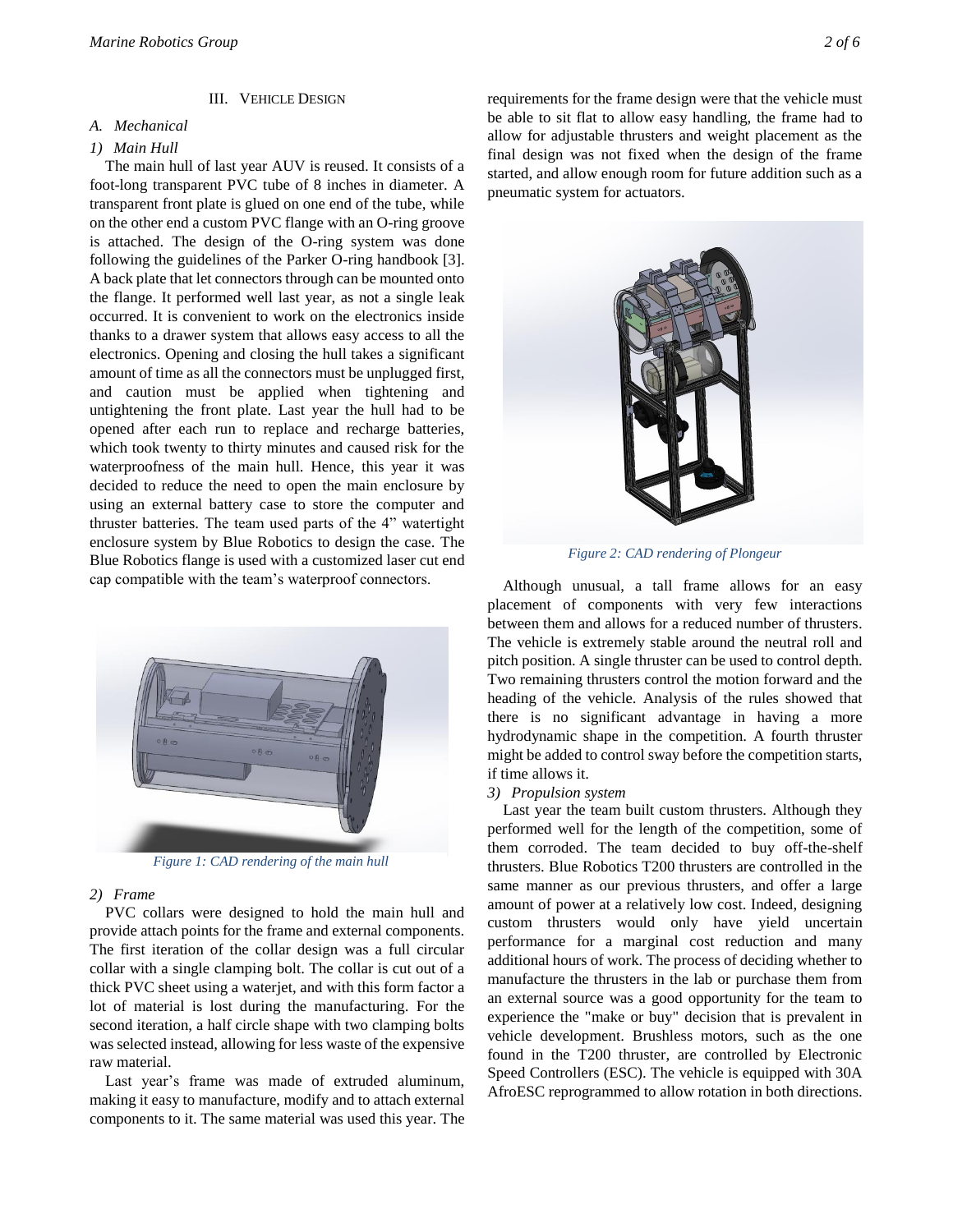# *B. Electronics*

### *1) Pressure sensor and IMU*

The team uses a Sparkfun Pressure sensor MS5803-14BA. Last year the pressure sensor was the source of several issues due to the corrosion of the wires at the connection between the sensor wire and the cable connected to the hull. This design flaw required significant effort to manage throughout the competition. The sensor itself performed flawlessly, giving relatively accurate and precise measurement underwater. For this reason, the team decided to continue using the same sensor and include it directly onto the back plate, to ensure the wires are never in contact with the water. The sensor board is covered in Epoxy ensuring waterproofness and adhesion to the plate.

The team uses a Microstrain Attitude Heading Reference System across all its vehicles. It is the most expensive element of the vehicle, and is critical in the control of the vehicle. The IMU gives accurate estimation of the vehicle attitude represented by a quaternion. The use of quaternion rather than Euler angles avoids the issue of gimbal lock, which although almost impossible given the stability of this vehicle, sometimes occurred in the previous configuration in the simulation.

### *2) IO Boards*

Arduino boards are used as the interface between the main computer and low level sensors and the Electronic Speed Controllers (ESC). The Arduinos communicate with the main computer through a custom serial protocol.

# *Table 2: Communication protocol*

|            |           |            | Message |          |      |            |          |
|------------|-----------|------------|---------|----------|------|------------|----------|
| Start_byte | Device ID | Message_ID | Data    | $\cdots$ | Data | <b>CRC</b> | End byte |

The device ID uniquely identifies the board, allowing the computer to recognize whether it is a sensor or motor board that is being plugged in. A cyclic redundancy check (CRC) is added to the message to ensure no error has occurred. If the start or end byte appear in the message, an escape character is added before the byte.

#### *3) Hydrophone System*

The role of the hydrophone system is to localize an ultrasonic pinger in the pool based on the time difference of arrival (TDOA). Indeed, the relationship between the time delay  $\delta t$ , the velocity of sound in water  $c$ , the spacing between hydrophones  $x$  and the angle formed by the pinger, the center point between hydrophone and the normal to the hydrophone  $\theta$  is given by the following formula:

$$
sin\theta = \frac{\delta t.c}{x} \tag{1}
$$

Meaning that the direction of the pinger relative to the

submarine can be found by estimating the time difference at which the 'ping' reaches each microphone.

The first step in performing the time delay estimation is to convert the acoustic signal to an analog signal. This is done by two Teledyne hydrophones mounted as far as possible on the structure, to maximize  $x$  and increase the system resolution.

Then, this analog signal is filtered and amplified to guarantee that the analog signal can be processed in the next step by the Analog to Digital Converter (ADC). The team designed a single supply band-pass filter to filter signals outside of the range of interest (25-40kHz) [1]. A PCB was designed using Eagle and manufactured using an Othermill Pro (Figure 2). As can be seen in **Error! Reference source not found.**3, the filter response is relatively flat in the range of interest and successfully attenuate high and low frequencies. Removing higher frequencies is especially important for digitizing as the digitizing frequency must be at least twice the highest frequency present in the signal (Shannon Theorem). A programmable amplifier is then used to amplify the resulting signal. The signal must be loud enough to be over its minimum threshold, but not so much as to saturate it.





*Figure 3: Filter Bode diagram*

The signal acquisition is done by a StarTech external sound card. The StarTech is a low cost, small, external sound card that can be plugged in the main computer by USB. It can sample up to 96kHz, which is above the Shannon limit for the pingers (25-40kHz). By performing a crosscorrelation between the two signals or between each signal and an idealized pinger signal, the time difference between each ping can be identified, which gives the direction of the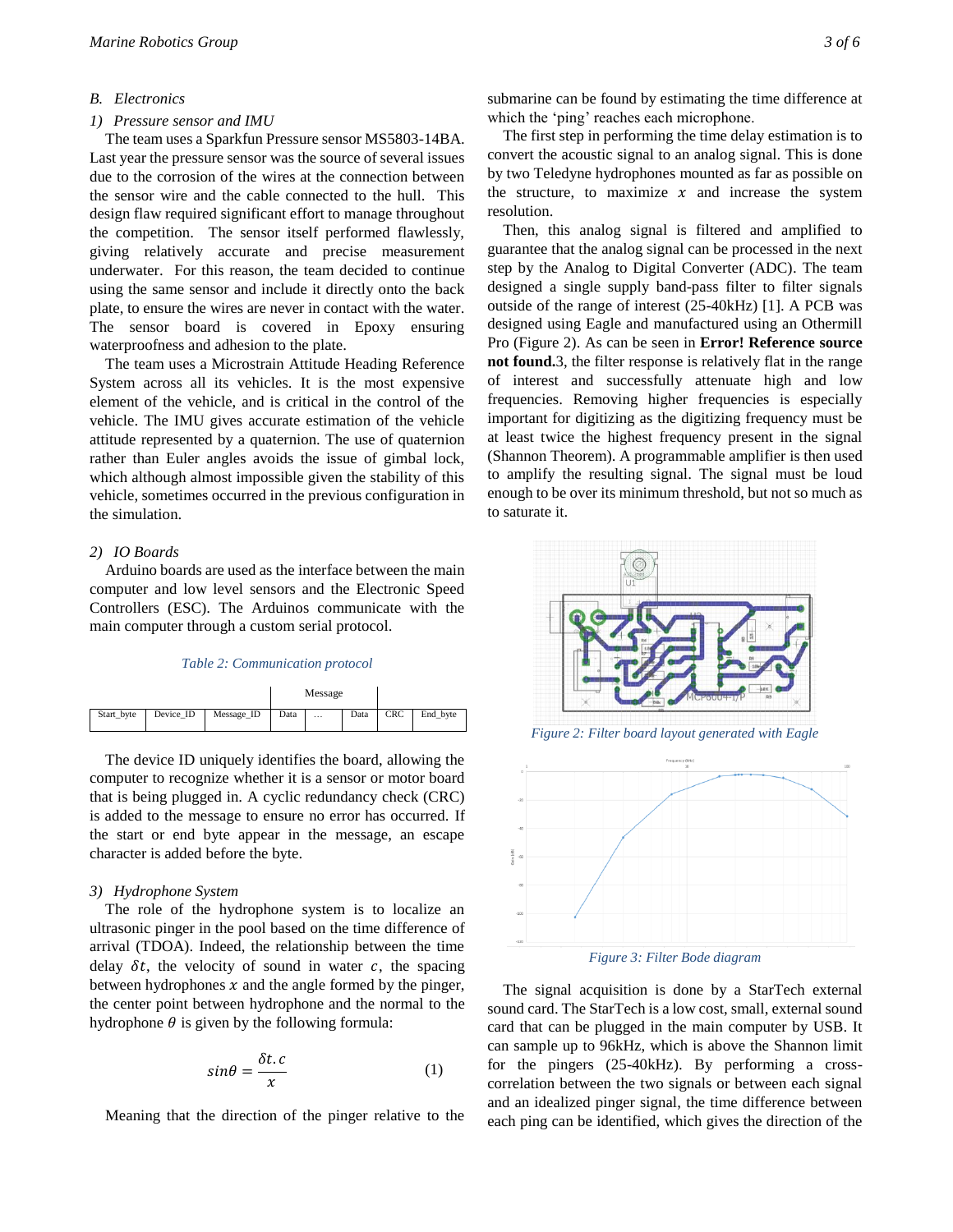pinger relative to the submarine.

#### *4) Camera*

The vehicle is equipped with two webcams, one pointing forward, the other pointing down. Last year, the team encountered many difficulties in waterproofing the rectangular parallelepiped that enclosed the bottom facing camera. To reduce the number of edges, that are as many possible points of failure, a cylindrical case was designed this time. The webcams have a wide field of view of 120 degrees. This is important because due to the water refraction indices being higher in water than air, the field of view is actually reduced to only 80 degrees.

#### *5) Power*

The computer and propulsion systems are each on their own battery to avoid voltage fluctuation at the computer. The batteries are 4 cells LiPo and respectively have a 6,000 and 10,000mAh capacity, which allows the team to not have to change the batteries while testing. Both batteries are stored in an external case making it easy to swap.

# *6) Status*

An issue that was noted last year was that once the submarine was closed, it was hard to quickly be able to tell if everything was working as expected. During the limited slot of time allowed to test, if the vehicle was not behaving as expected, having to connect a computer and remote in the vehicle was taking a significant amount of time, when most of the time the problem was trivial (such as kill switch not on, or a disconnected board). To allow for an easy diagnostic, LEDs and a 4 lines LCD display visible through the translucent hull are used in *Plongeur* to display the state of the battery, sensors and kill switch. A similar system was used at RoboBoat 2017 and RobotX 2016 on the boats and was unanimously appreciated by the team.

#### *C. Simulation and control*

#### *1) Software*

The same software is used across all the vehicles of the Marine Robotics Group. The ARCS Software (Autonomous Robot Control and Simulation Software) allows to prototype and test algorithm in a simulation environment, provides playback capabilities, and a user interface to set up the missions. The software is written in C# and runs on Windows OS. The main advantage of this software is that the code used in the simulation is the same code that is run on the vehicle in real conditions.

The ARCS software was used at last year's competition, but significant improvements have been made since. The software allows to easily set up a course and a mission planner through a user interface. It has improved recording and playback capabilities, to allow the team to better track errors.

In [Figure 4,](#page-3-0) the main window displays the simulation environment. The elements of the competition can be placed in the simulated Transdec using point-and-click on the map.

<span id="page-3-0"></span>The small window on the bottom right displays the simulated *Figure 4: Screenshot of ARCS*

images from the point of view of the vehicle's camera, and can be rendered in the main window. On the bottom a console allows for warnings and status to be displayed to the operator. The right pane lets the user navigates between different user interfaces such as hardware, environment or planner, and save its settings.

#### *2) Control*

One of the pieces of the ARCS software is the control class. The role of the control class is to map a motion or attitude required by a mission to actual motor commands. Closed-loop control of the vehicle is done through PID controllers. A user interface allows the gains to be easily tuned. Since the vehicle cannot accurately estimate its position or velocity, control of these states is done in openloop. Closed-loop control is achieved for heading and depth. It should be noted that due to the highly-damped environment, proportional control alone is enough to obtain satisfying control. The controllers also allow to control heading and depth using feedback from the camera rather than the IMU when implementing a mission, allowing the vehicle to perform image based visual servoing (IBVS).

A dynamics model is implemented to represent the vehicle in the simulation. Constants are derived from the CAD, and tuned to reflect observations in the pool. The forces and moments acting on the vehicle are its weight, drag, buoyancy and thrusts. Drag is modeled up to the second degree and is considered to be applied at the center of gravity. Buoyancy is considered to be applied at the center of the main hull as it represents most of the volume of the vehicle. The point of application of each force is constant and the sums of moments and forces are used to compute the resulting acceleration of the vehicle.

#### *3) Vision*

To complete the various tasks based on visual cues, accurate processing and navigation using footage taken from the sub's onboard camera is necessary.

Last year, the team had attempted to test its image processing algorithm on computer simulated frames. However, the algorithm was a far cry away from being ready to apply to real footage. Some of the challenges associated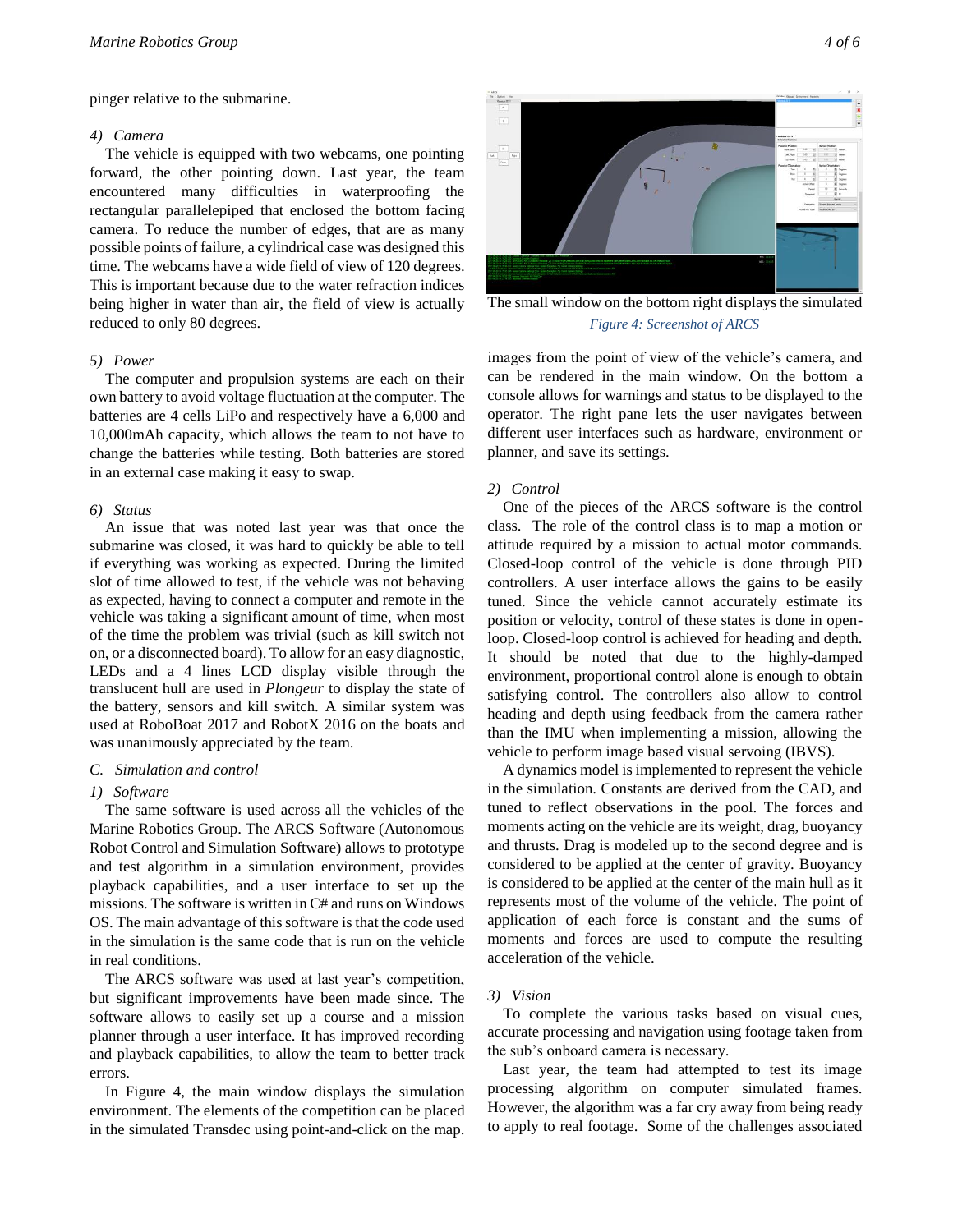with image processing in a realistic maritime environment had not been well modelled in the simulated frames. While this resulted in a disappointing performance last year, it provided an opportunity: namely to collect visual data on the starting gate, buoys and channel task, and used them to validate the new vision algorithms. Instead of relying simply on modelled images, the simulated images are tuned to ensure that they work with the real-world validated algorithms, which allow to test the interaction of the vision with the navigation in the simulation.

The algorithms combine shape and color recognition in different ways. Specifically, each task requires the integration of OpenCV functions into a more complex algorithm, although many of the steps remains common amongst the different tasks. To begin, edges are extracted from images using a Canny edge detector. Then, shapes can be identified from the edges using a combination of a Hough transform and various other shape detection functions built into OpenCV. From there, the geometries of objects related to the task at hand can be identified with the help of color recognition if necessary.

Analysis of the footage gathered at last year's competition as well as additional test footage filmed in the Georgia Tech diving well revealed a few factors that decrease the accuracy of the image processing algorithms. First, underwater conditions not only made the edges of objects less defined but also changed the way colors appeared. Second, other objects such as rocks in the Transdec pool as well as reflections from the sun, added noise to the image and additional edges to the subsequent output of the Canny edge detector. To combat these issues, the algorithms use a scoring system as well as a comparison with the output from previous frames so that only the most likely object can be identified, even if that object's shape and color are not clearly defined. However, the difficulties of underwater image processing are still apparent. Objects that are far away are nearly impossible to make out, and colors such as green are far more difficult to distinguish from the color of the water itself.



*Figure 5: Gate identification in simulation*

*Figure 6: Gate identification with real footage*

To further improve the accuracy of the algorithms used, additional fine tuning will be needed to adjust various threshold values and scoring mechanisms based on the underwater conditions at the competition. Although the physical requirements for the sub only consist of a functioning camera, other attachments are going to be investigated before the competition. A strong flashlight will be attached, in hope to improve visibility of both shapes and colors. Additionally, the team might consider to attach a color palette of known colors to the sub in view of the camera to aid in color recognition.

#### *4) Navigation*

The mission class combines the result of vision algorithms, with behaviors to perform tasks. Behaviors use the information from sensors such as the cameras or the hydrophones to decide where to navigate. If no information is available, the behavior uses dead-reckoning until sensory information is available or the mission finishes. This occurs for instance in the starting gate mission: as the vehicle gets closer to the gate, the gate is no longer in the camera's field of view and the vehicle will keep its heading and speed until it sees the orange marker on the bottom of the pool or until ten seconds have passed.

The linking of missions is handled by the Planner. When a vehicle is near the end of a mission, the next mission is prestarted, which means the vision algorithm starts looking for the next target while the vehicle finishes the current mission. This allows to implement generic search behaviors that do not depend on what is being searched.

The logic behind the Mission class is shown in [Figure 7](#page-4-0) through a sequence diagram.

The sequence of tasks can be modified through a user interface that lets the operator tune the mission order and mission parameters without restarting the software, allowing for fast on-the-fly modifications.



*Figure 7: Sequence diagram of a mission*

# IV. PRELIMINARY RESULTS

<span id="page-4-0"></span>Before submitting this paper, the team performed a total of five pool tests of two hours each in the Georgia Tech diving well. The tests were useful to debug issues with the state estimation that could not be identified in the lab. They were also used to calibrate the thrusters. Indeed, the T200/ ESC combination not only has a dead band around the